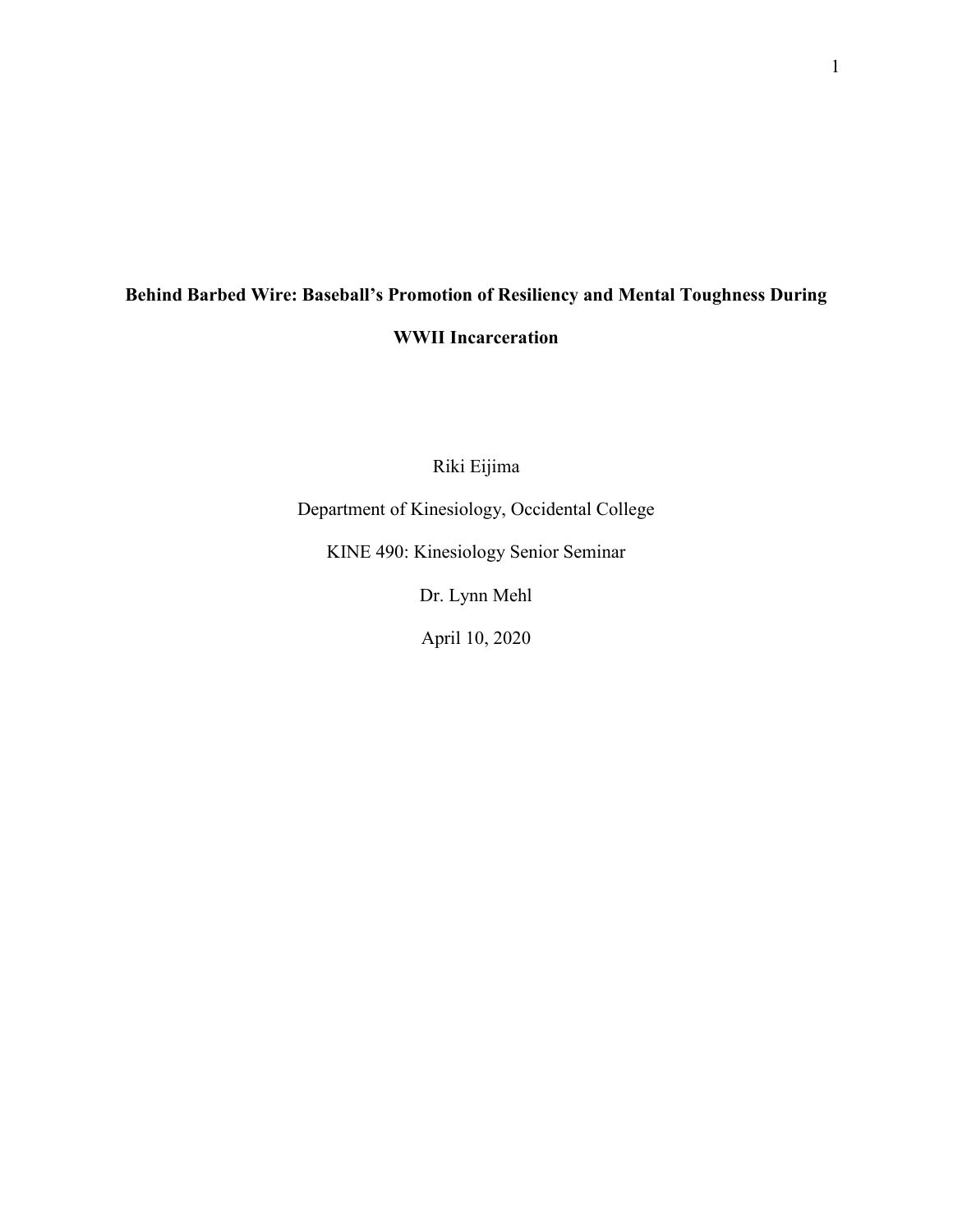## **Behind Barbed Wire: Baseball's Promotion of Resiliency and Mental Toughness During WWII Incarceration**

World War II (WWII) incarceration of Japanese and Japanese Americans presents an important and unique area of study in the realm of sports psychology. On February 19, 1942, President Franklin D. Roosevelt issued Executive Order 9066 (EO 9066) in response to the Japanese attack on Pearl Harbor, marshaling over 120,000 persons of Japanese ancestry residing on the West Coast into forced removal and confinement, to ten concentration camps in the most desolate parts of the United States. Stripped of any sense of identity, humanity, or belonging, American WWII imprisonment established conditions of great psychological and racial trauma and torment for all prisoners (Nagata, Kim, & Nguyen, 2015; Nagata, Kim, & Wu, 2019). Experiences of trauma such as these were the reality for all people of Japanese ancestry at the time (Mullan, 1999; Nagata, Kim, & Nguyen, 2015; Nagata, Kim, & Wu, 2019).

Simultaneously, 1940s American baseball was at the heart of the country's culture (Beschloss, 2014). Although there were concerns of a national halt to Major League Baseball due to the need for men to enter the draft, President Roosevelt expressed the necessity of baseball in giving Americans "a chance for recreation and [taking] their minds off their work" (Beschloss, 2014). Similarly, recreational baseball, among a variety of other coping mechanisms, served this function for the Japanese and Japanese Americans living behind barbed wire (Beschloss, 2014; Mullan, 1999; Regalado, 1992, 2000, 2013).

These coping mechanisms, which aided management of the WWII experiences of racial trauma, demonstrate the broad concepts of psychological resilience and mental toughness that Japanese and Japanese American incarcerees employed throughout their detainment. Professors of sports psychology David Fletcher and Mustafa Sarkar (2013) operationally define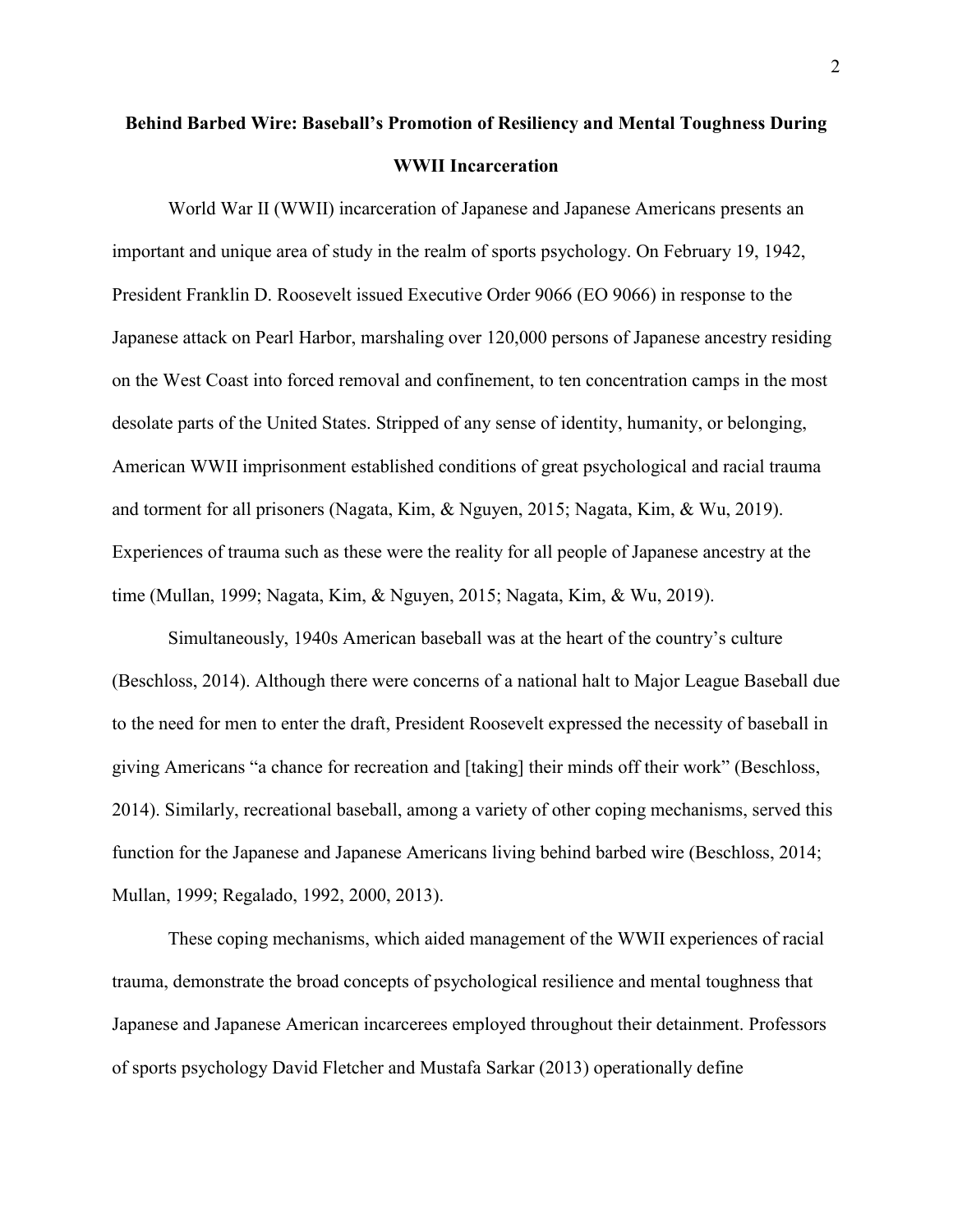psychological resilience as the influence of psychological factors within the context of the stress process. For resilience to be demonstrated, both adversity and positive adaptation must be present (Fletcher & Sarkar, 2013). In addition, mental toughness in the field of sport psychology is defined as "an unshakeable perseverance and conviction towards some goal despite pressure or adversity" (Crust, 2007). Mental toughness is typically thought of as a part of one's state or trait personality (Crust, 2007; Crust & Swann, 2011).

One such example that demonstrates these constructs is seen in the creation of and participation in the American sport of baseball in the camps (Beschloss, 2014; Mullan, 1999). Although there is plenty of anthropological, sociological, historical, and psychological research that recounts the ways in which Japanese and Japanese Americans established a sense of humanity and normalcy during detainment, there is slim work in the field of sports psychology that utilizes a sport model to uncover how sport contributed to everyday survival (Kamp-Whittaker, 2018; Mullan, 1999; Nagata, Kim, & Nguyen, 2015; Nagata, Kim, & Wu, 2019; Regalado, 1992, 2000, 2013; Starke, 2015). For many of the detainees, baseball was the vehicle that aided their survival (Beschloss, 2014; Mullan, 1999; Regalado, 1992, 2000, 2013). The present literature highlights the need for more research discussing the ways in which sport and the psychology of sport can aid everyday mental toughness and psychological resilience in today's ever-changing social contexts. This case study in racial trauma provides the field of sports psychology an opportunity to close this research gap and better conceptualize the constructs of psychological resilience and mental toughness. The purpose of this literature review was to examine the ways in which American baseball aided in the maintenance of psychological resilience and mental toughness among Japanese and Japanese American WWII detainees.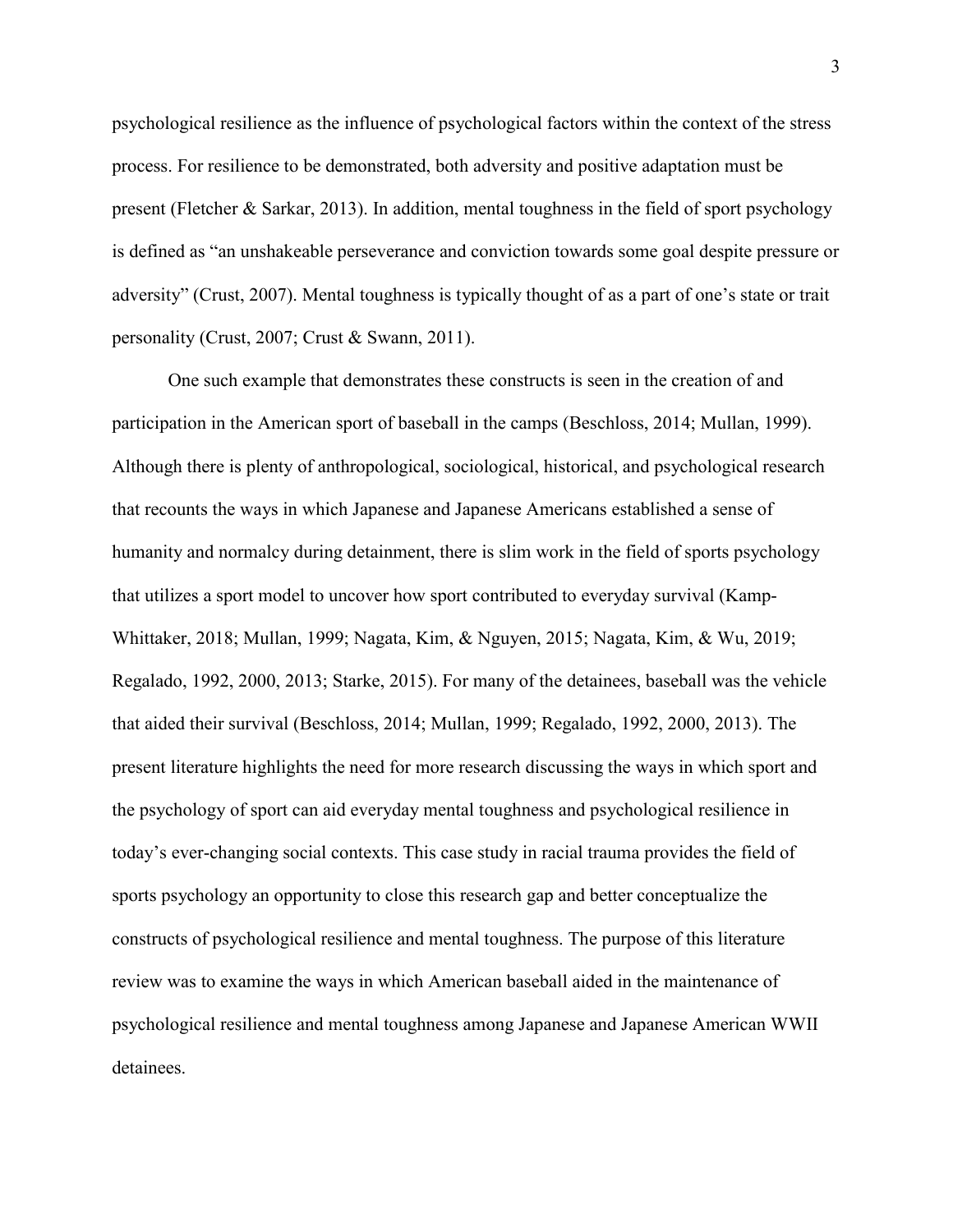## **Literature Review**

## *Terminology*

The U.S. government used words such as "relocation," "assembly centers," and "internment camps" to describe their unjust actions against Japanese American citizens and those of Japanese ancestry in this country. In this literature review, I use the terms "American concentration camps," "incarceration," "incarcerees," and "prisoners," as recommended by the Japanese American Citizen League's *Power of Words Handbook* (2013). These terms are preferable to longstanding euphemisms including "internment camp" and "relocation center," which diminished and continue to diminish the harsh reality and injustice carried out by the American government (National JACL Power of Words II Committee, 2013). For these reasons, this paper will utilize such terminology when referring to the incarceration of Japanese and Japanese Americans during WWII.

## *Stress, Psychological Resilience, and Mental Toughness*

Psychological resilience and mental toughness, along with their respective relationships with stress and athletic performance, have previously been studied (Crust, 2007; Crust & Swann, 2011; Fletcher, Hanton, & Mellalieu, 2006; Fletcher, & Sarkar, 2013; Gucciardi & Gordon, 2009; Nicholls, Polman, Levy, & Backhouse, 2009; Sarkar & Fletcher, 2014). Most of the research around these constructs has been conducted on athletes at the collegiate or Olympiccaliber elite levels (Crust, 2007; Crust & Swann, 2011; Fletcher & Sarkar, 2013; Gucciardi & Gordon, 2009; Nicholls et al., 2009; Sarkar & Fletcher; 2014). Despite numerous concerted efforts to formulate single, holistic definitions of psychological resilience and mental toughness in the field of sports psychology, agreed-upon operational definitions for these constructs remain uncertain (Crust & Swann, 2011; Fletcher & Sarkar, 2013; Sarkar & Fletcher, 2014).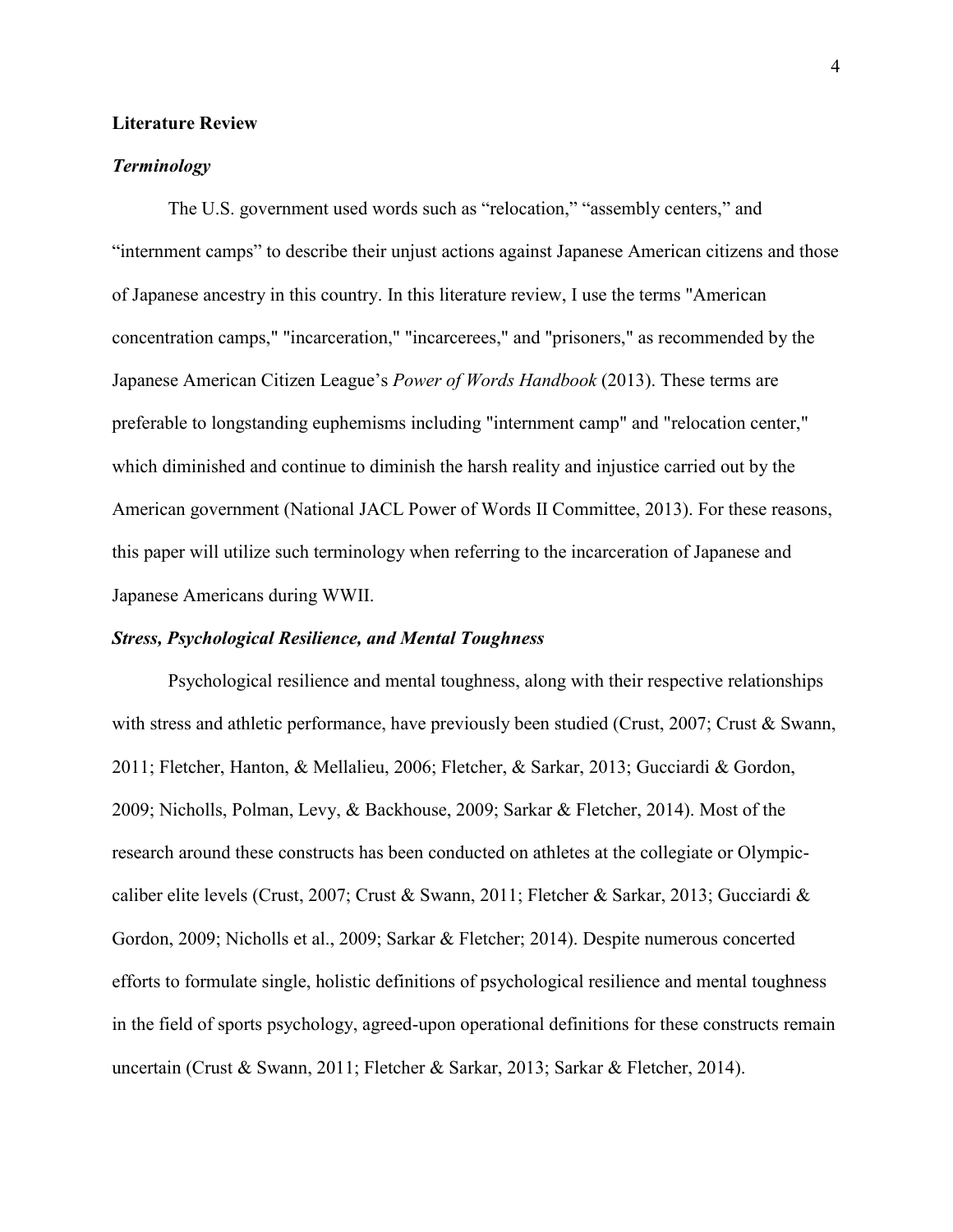Although there are many challenges to accurately and wholly encompass the complexities of these constructs, sports psychologists have gotten closer to attaining more precise definitions. In a review and critique of existing definitions, concepts, and theory surrounding psychological resilience done by Fletcher and Sarkar (2013), the authors characterize psychological resilience as an aspect of one's psychology that may change over time. Throughout their review, they discuss psychological resilience in conjunction with stress and the stress process (Fletcher & Sarkar, 2013). According to the literature, psychological resilience may be broadly conceptualized "as the role of mental processes and behavior in promoting personal assets and protecting an individual from the potential negative effect of stressors" on a daily basis (Fletcher & Sarkar, 2013; Gucciardi & Gordon, 2009; Sarkar & Fletcher, 2014). Competitive, organizational, and personal stressors are the three main types of stressors encountered by all athletes (Sarkar & Fletcher, 2014). One's psychological resilience promotes the following protective factors: positive personality, motivation, confidence, focus, and perceived social support (Sarkar & Fletcher, 2014). These protective factors facilitate one's ability to be resilient in the face of stressors, such as racial discrimination or adversity (Figure 1) (Fletcher & Sarkar, 2013; Sarkar & Fletcher, 2014).

In a review done by Crust (2007), mental toughness is acknowledged to have similar dimensions to that of psychological resilience. However, mental toughness differs in that it lacks consistent reference to stress and the stress process in the way that psychological resilience is often defined (Crust, 2007; Crust & Swann, 2011; Fletcher et al., 2006; Fletcher & Sarkar, 2013; Gucciardi & Gordon, 2009; Sarkar & Fletcher, 2014). Based on this omission, it may be assumed that mental toughness is less of a learned trait like that of psychological resilience and instead may be qualified as being more of an innate personality trait of which someone is either born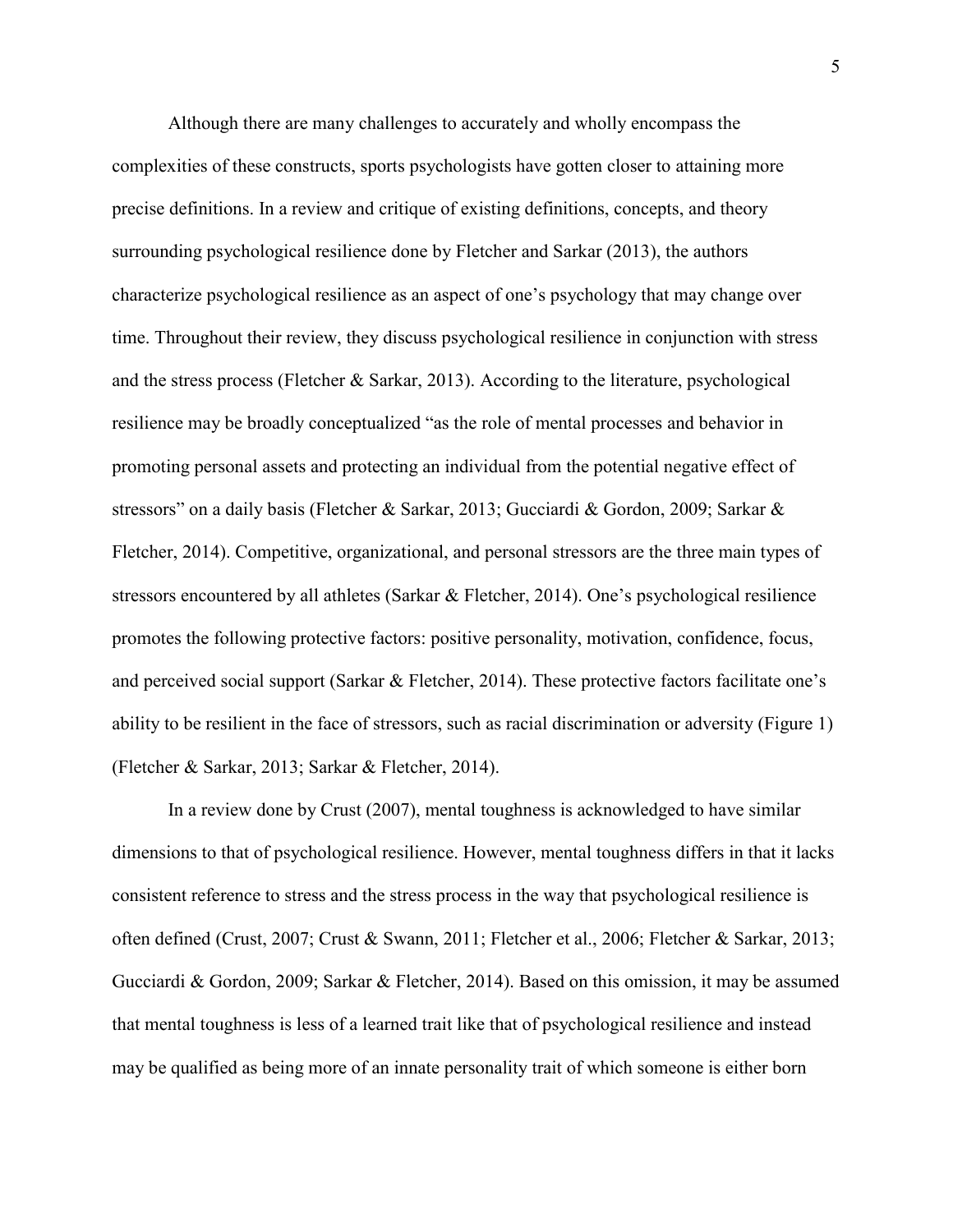with or not (Crust, 2011; Crust & Swann, 2009; Gucciardi & Gordon, 2009; Nicholls et al., 2009). Ultimately, Crust (2011) acknowledges that mental toughness is multidimensional in nature and is most often associated with an unshakeable self-belief stemming from inherited characteristics. For the purposes of this literature review, the aforementioned operational definitions of psychological resilience and mental toughness will be utilized in the discussion of WWII Japanese and Japanese American internment camp baseball.

At present, the lack of clear operational definitions demonstrates a need for more research in the field of sports psychology. In addition, studying mostly collegiate- and elite-level athletes limits the external validity of existing operational definitions of psychological resilience and mental toughness. Moreover, in Sarkar and Fletcher's review on psychological resilience (2014), the researchers suggest that best practices in enhancing psychological resilience are that practitioners expose individuals to stressors sparingly and over time. However, this was not the reality for Japanese and Japanese Americans who were exposed to constant daily stress for a period of three years (Nagata, Kim, & Wu, 2019). For these reasons, the present literature review aims to close this gap in the research by assessing the ways in which recreational-level athletes, such as those who participated in recreational baseball during WWII internment, have the capacity to demonstrate both psychological resilience and mental toughness through sport. Based on the plethora of work detailing experiences of Japanese and Japanese American incarceration, it can be inferred that participation in internment camp baseball enabled everyday survival in the face of unprecedented discrimination in part due to baseball's protective impacts of innate mental toughness and enhanced psychological resilience.

## *Pre-War Baseball*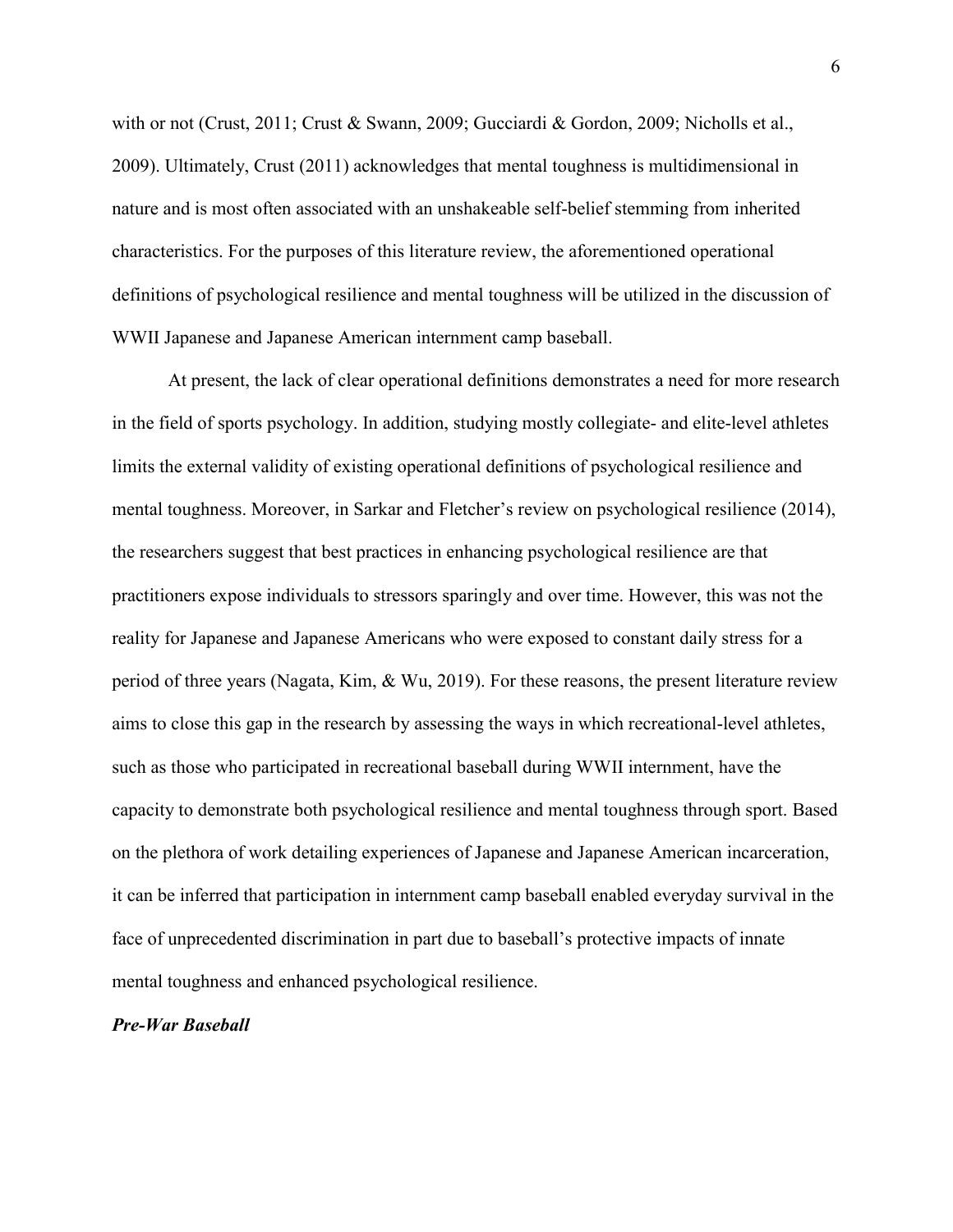Long before President Roosevelt's issuing of Executive Order 9066, baseball was not only of mass popularity in the United States, but it was the sport of choice among *Issei* and *Nisei*, first- and second-generation Japanese Americans, respectively (Beschloss, 2014; Mullan, 1999; Regalado, 1992). Historians write of the widespread Japanese and Japanese American love of baseball along the West Coast. In Central California and Seattle, Washington, there were all-Nisei baseball leagues and organized community teams, such as the Livingston Dodgers and the Livingston Peppers (Mullan, 1999; Regalado, 1992, 1995). According to sports historian Michael L. Mullan (1999), Issei and Nisei encouraged participation in all-Nisei leagues "based on the belief that athletics was a vehicle of education and acculturation for the Nisei within American society" (p. 3). Before WWII, baseball was more so a means of identifying with American culture (Beschloss, 2014; Mullan, 1999). During the war, however, the racial trauma resulting from wartime hysteria and unconstitutional detainment necessitated baseball not only as a means of cultural unity but more importantly as a resiliency mechanism (Beschloss, 2014; Mullan, 1999; Nagata, Kim, & Nguyen, 2015; Nagata, Kim, & Wu, 2019; Regalado, 1992).

## *Baseball in Camp*

The creation of and participation in the American prison camps' baseball allowed for the maintenance of existing mental toughness. Prior to forced diaspora from their West Coast homes, many Nisei athletes were exceptional baseball players (Regalado, 1992, 1995). These mentally tough athletes carried the mental skills with them when they were forcibly removed from their homes and into the concentration camps. They were able to remain mentally tough by way of their participation in camp baseball (Mullan, 1999).

As previously stated, the three main stressors experienced by athletes are categorized as either competitive, organizational, or personal (Sarkar & Fletcher, 2014). From a sports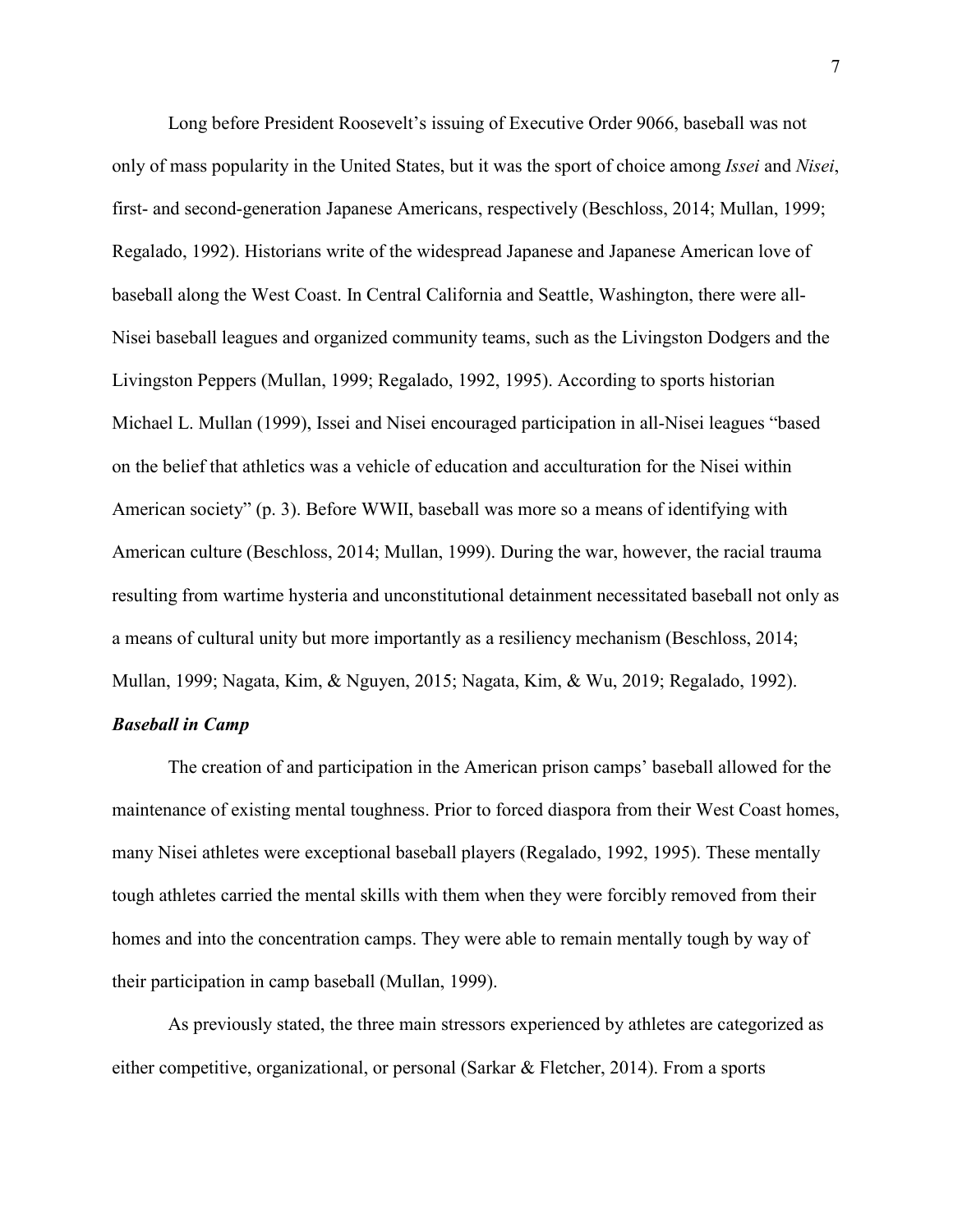psychology perspective, Japanese American athletic incarcerees faced all of these stressors on a daily basis. Sarkar and Fletcher (2014) spell out the various competitive stressors faced by athletes: preparation, injury, pressure, underperformance, performance expectations (internal and external), self-presentation, and rivalry. The incarcerated baseball players particularly grappled with the stress of underperforming and rivalry when playing rival baseball teams within their camp (Mullan, 1999). In addition, various historians and anthropologists highlight fears of adequate self-presentation in the players' desire to demonstrate their ability and seek recognition from "true" American opponents outside of the camps, often from local high schools or community colleges (Mullan, 1999; Regalado, 1992, 2013).

Incarcerated ball players faced a variety of organizational stressors such as logistical, environmental, performance, and personal issues (Mullan, 1999; Sarkar & Fletcher, 2014). In Regalado's accounts of experiences of baseball in the Amache War Relocation Center in Granada, Colorado (1992), he highlights an account describing the sheer lack of sports facilities: "We had to make the baseball diamond and there were no stands, no seats, no nothing...A lot of times we had sandstorms and sometimes we had to stop playing" (p. 141). Moreover, according to Jensen (1998) and Nagata and colleagues (2019), all incarcerees consumed diets of primarily highly processed and unfamiliar foods, such as hotdogs and canned peaches over healthy and preferred rice and fresh vegetable diets; these confinement diets were unfit for anyone, let alone a hungry athlete. To compound these organizational hindrances, the call for young men to enter the draft and leave their camp baseball teams posed a frequent challenge to the players, their supporters, and their families (Mullan, 1999). Personal stressors, such as the anxiety of an uncertain future imparted on all incarcees, comprised the majority of the stress that Japanese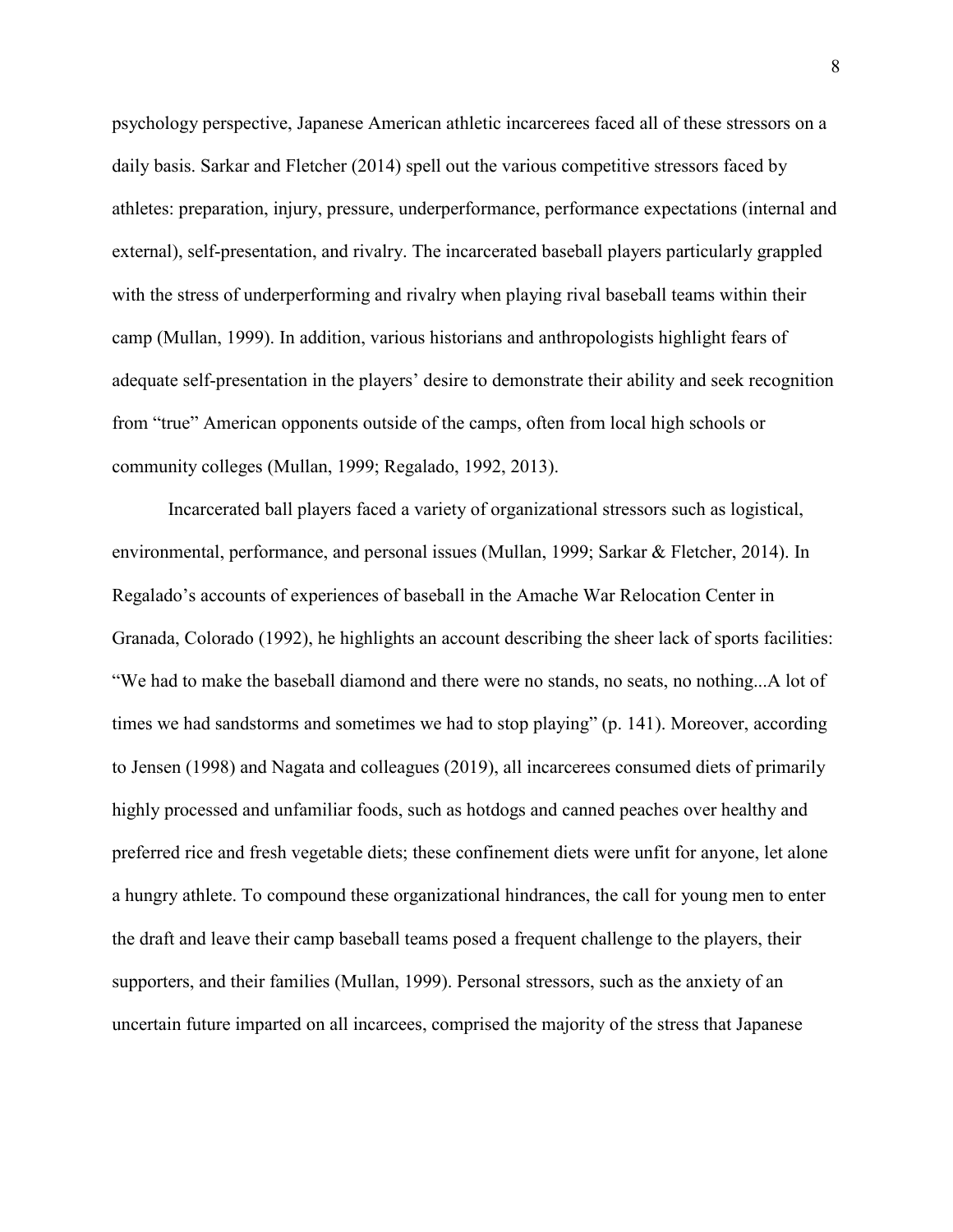American baseball players and spectators alike frequently endured (Mullan, 1999; Nagata, Kim, & Wu, 2019).

In an effort to mitigate these stressors, baseball provided a space for participants to utilize and develop their psychological resilience through enacting protective factors such as positive personality, motivation, confidence, focus, and perceived social support (Sarkar & Fletcher, 2014). Participation assisted sport performers' psychological resilience by aiding their reactions and responses to the aforementioned stressors in a positive way. According to Sarkar and Fletcher (2014), a positive personality contains qualities such as adaptive perfectionism, optimism, competitiveness, hope, and proactivity. Sports, and in particular, baseball, created the ideal outlet for male athletes to demonstrate and develop their positive personality traits. For instance, in terms of competitiveness, regional and personal rivalries remained as prevalent as they were from pre-war baseball leagues (Regalado, 2013). Games in which camp all-stars played against neighboring Caucasian squads were reported to be in record-high attendance, with nearly 2,500 to 3,000 spectators, rain or shine (Regalado, 2013). These games against communities outside of the camps highlighted Japanese and Japanese American ethnic pride (Mullan, 1999; Regalado, 2013). In addition, the popularity of camp baseball showcased Issei proactivity and social support in particular. While young Nisei fielded the baseball teams, Issei women and various religious organizations, such as the Women's Christian Fellowship, pitched in their efforts to support the sport by making uniforms and gathering materials when the United States War Relocation Authority would not provide with such materials (Regalado, 2013).

In their review of psychological resilience, Sarkar and Fletcher (2014) note that optimal levels of motivation are a required psychological attribute to withstand stress and pressure in competitive sport. During competitive camp baseball, the motivation to field baseball teams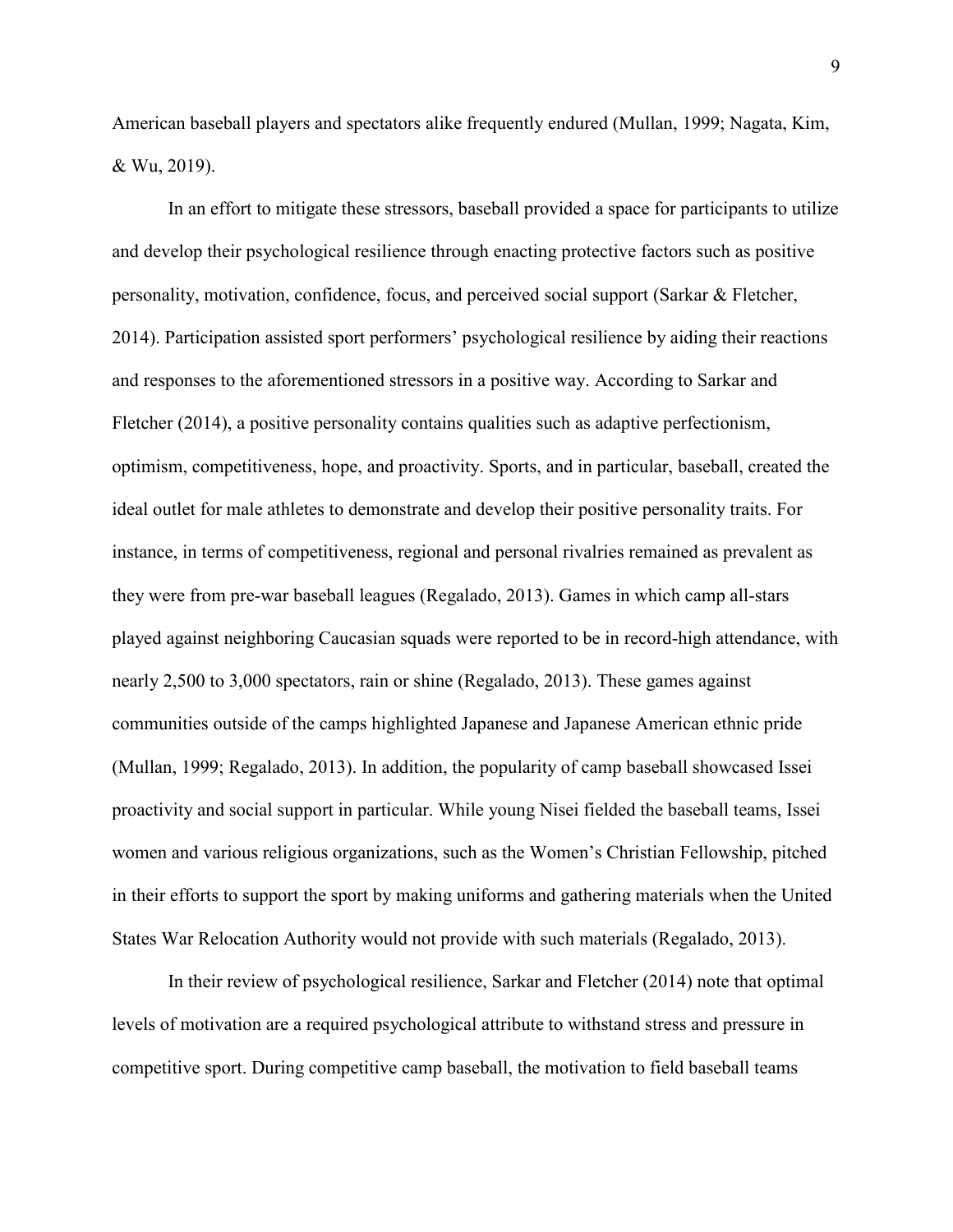came from a desire to demonstrate American identity and provide a purpose to a life full of unknowns (Beschloss, 2014; Mullan, 1999; Regalado, 2000, 2013). Confidence on the part of Nisei camp baseball players stemmed largely from their success in semi-pro leagues along the West Coast prior to WWII confinement, and continued community success winning games in camp (Mullan, 1999; Regalado, 1992, 1995). Furthermore, Sarkar and Fletcher (2014) define the protective factor of focus as one's ability to exert deliberate mental effort on what is most important in any given situation. Although participants and fans demonstrated a desire to win, of greater importance was the development of a wide attentional focus and ability to decipher irrelevant versus relevant cues, or in this particular context, focusing on the relevant cues of family, community, and identity (Nagata, Kim, & Wu, 2019; Regalado, 2000, 2013). Those who supported and participated in the American pastime during camp had an outlet—baseball which enabled them to focus on the importance of family, community, and shared identity (Mullan, 1999; Regalado, 2000, 2013). Taken together, these psychologically resilient protective factors, attained and maintained through baseball, facilitated the incarcerees' ability to withstand psychological stressors and the impending stress of the uncertainty of their future (Beschloss, 2014; Regalado, 2013).

## **Discussion**

Baseball was proclaimed to be a point of unity for all Americans, providing communal identity for players and spectators alike (Beschloss, 2014; Mullan, 1999; Regalado, 1992, 1995). Baseball, the great American pastime, was one such social structure during WWII incarceration that served to unify internees and maintain perseverance in the face of unprecedented adversity. This literature review demonstrates and highlights the ways in which sport is a necessity, not only in everyday life but especially for people experiencing mass incarceration. As the sport of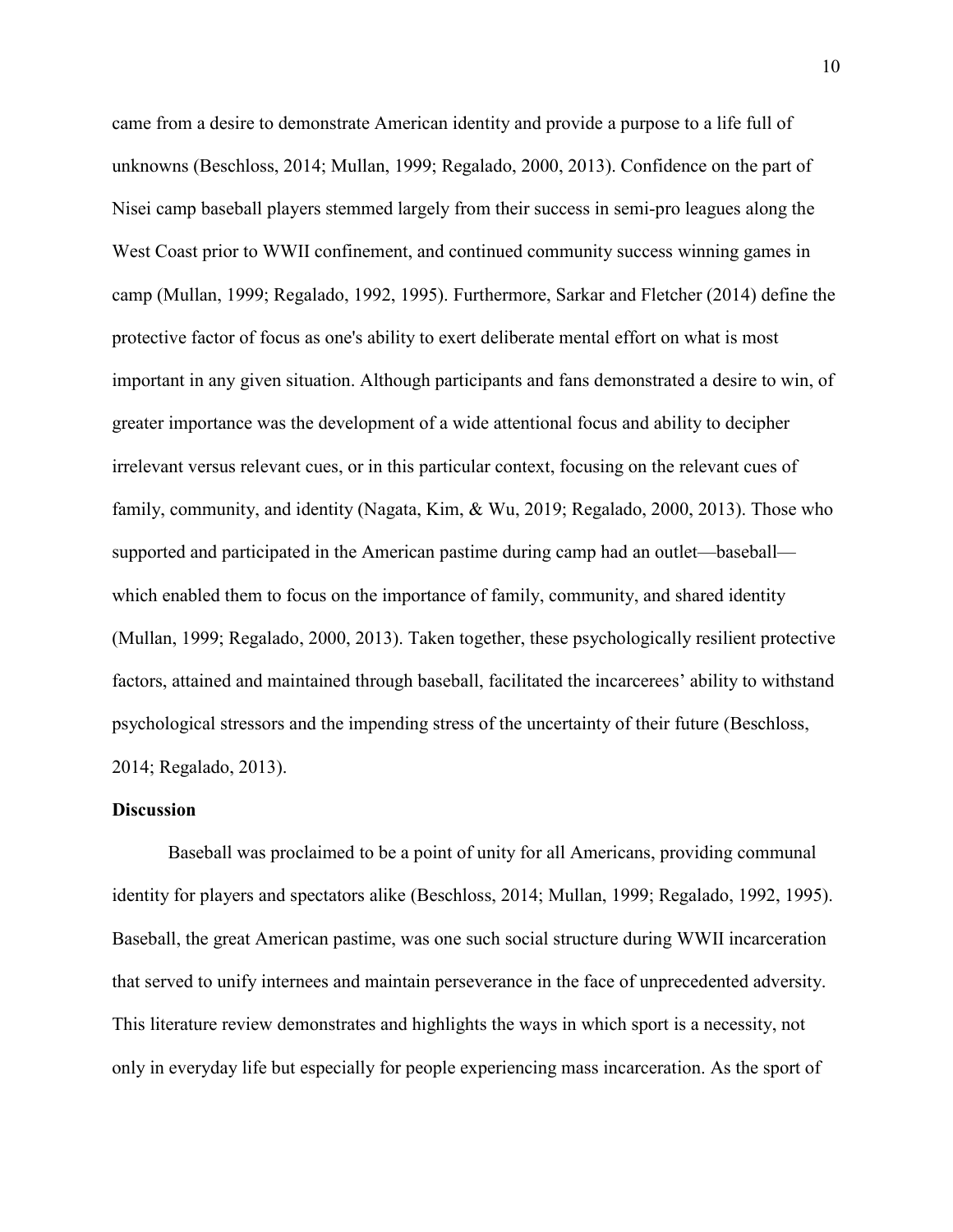baseball requires and promotes psychological resilience and fortifies pre-existing levels of mental toughness, baseball played behind barbed wire aided prisoners through their three-year forced removal and isolation.

## *Future Research*

Future iterations of this research could quantitatively assess the mental toughness and psychological resilience of those who participated in WWII camp baseball leagues. Although validated and developing methods to assess mental toughness and psychological resilience exist such as the Mental Toughness 48 Inventory (MT48) and Mental Toughness Inventory (MTI), researchers are skeptical about their construct validity as all information is purely self-reported and lacks robust test-retest reliability testing (Crust, 2011). Moreover, attaining these data from interned individuals who participated in WWII internment baseball undoubtedly poses a challenge as most in this population have since passed away or are in their very old age, which is later-nineties.

To understand the full scope of the impact of WWII baseball, it is essential to research the ways in which Japanese American psychological resilience and mental toughness manifests itself through sport today. Presently among WWII internment-era scholars, there is a plethora of research corroborating how third-, fourth-, fifth-, and sixth-generation Japanese Americans continue traditions of community-building through Japanese and Asian American youth baseball and basketball leagues (Chin, 2016; Regalado, 2013). Perhaps sports psychologists may wish to add to this body of work by contributing to present-day understanding of psychological resilience and mental toughness via a cohort study on the ways in which these psychological constructs are brought out or enhanced through Japanese American participation in baseball and basketball sporting leagues in California and Washington today.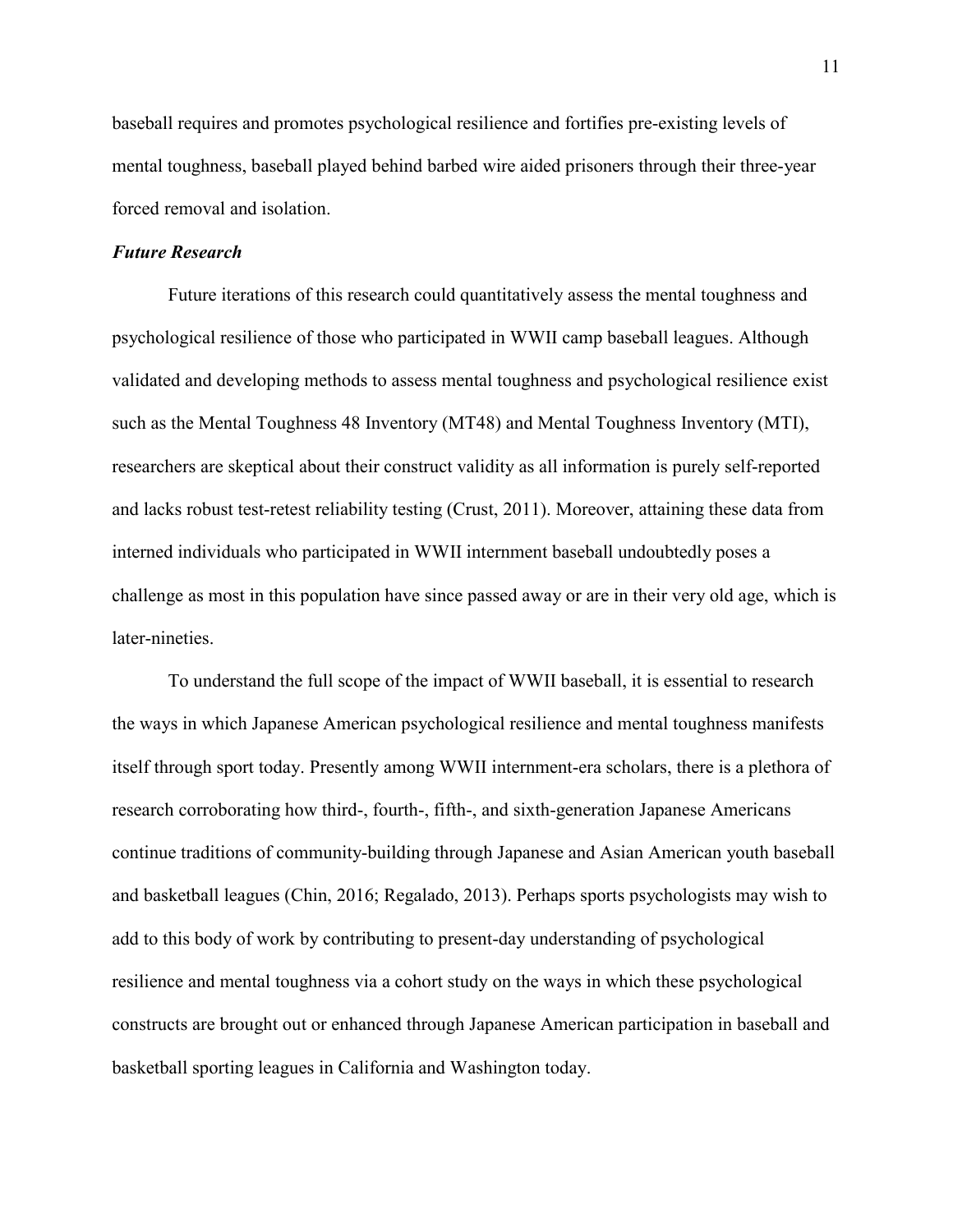Finally, the mass incarceration of Japanese and Japanese Americans has the potential to effect change in the modern-day criminal justice system. Based on the present literature review, it may be concluded that the everyday person, in addition to high-level Olympic-caliber athletes, exhibits a need for resilient, sport-facilitated psychological characteristics such as psychological resilience and mental toughness to aid survival and promote overall well-being. Moreover, the context of the traumatic environment of a mass confinement setting necessitates these sportfacilitated psychological characteristics. According to the U.S. Department of Justice 2019 Federal Performance Budget, the detailed budget omits a clear statement of allocations toward physical activity programs. This is unsurprising, as there is research to substantiate that there is a lack of adequate physical activity offerings in high-security prisons (Harner & Riley, 2013). Interventions to promote physical activity in high-security prisons are needed (Herbert, Plugge, Foster, & Doll, 2012). Creating healthy competitive environments through adequate sport offerings within sites of mass detention, such as in American high-security prisons and immigrant detention centers, may boost morale and maintain psychological resilience during and after captivity. For these reasons, future research should investigate the presence or lack of true sport offerings in federal sites of mass imprisonment to encourage the notion that access and participation in sport have the power to promote positive psychological well-being, especially in a psychologically traumatic environment.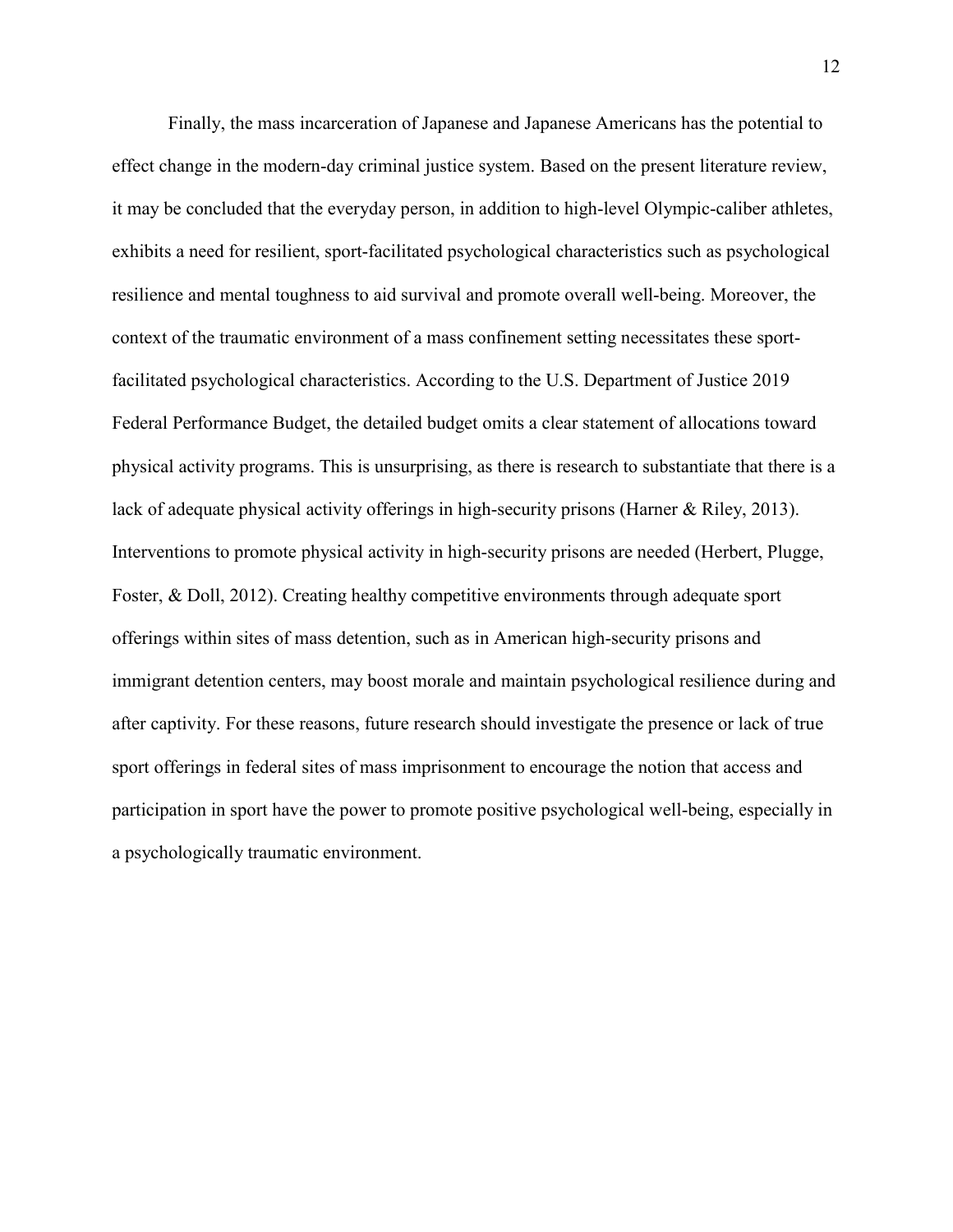#### **References**

- Beschloss, M. (2014, June 20). For incarcerated Japanese-Americans, baseball was 'wearing the American flag.' *The New York Times*[.](https://www.nytimes.com/2014/06/21/upshot/for-incarcerated-japanese-americans-baseball-was-wearing-the-american-flag.html) [https://www.nytimes.com/2014/06/21/upshot/for](https://www.nytimes.com/2014/06/21/upshot/for-incarcerated-japanese-americans-baseball-was-wearing-the-american-flag.html)[incarcerated-japanese-americans-baseball-was-wearing-the-american-flag.html](https://www.nytimes.com/2014/06/21/upshot/for-incarcerated-japanese-americans-baseball-was-wearing-the-american-flag.html)
- Chin, C. B. (2016). 'We've got team spirit!': Ethnic community building and Japanese American youth basketball leagues. *Ethnic and Racial Studies*, *39*(6), 1070–1088[.](https://doi.org/10.1080/01419870.2015.1103878) <https://doi.org/10.1080/01419870.2015.1103878>
- Crust, L. (2007). Mental toughness in sport: A review. *International Journal of Sport and Exercise Psychology*, *5*(3), 270–290[.](https://doi.org/10.1080/1612197X.2007.9671836) <https://doi.org/10.1080/1612197X.2007.9671836>
- Crust, L. & Swann, C. (2011). Comparing two measures of mental toughness. *Personality and Individual Differences*, *50*(2), 217–221[.](https://doi.org/10.1016/j.paid.2010.09.032) <https://doi.org/10.1016/j.paid.2010.09.032>
- Fletcher, D., Hanton, S., & Mellalieu, S. D. (2006). An organizational stress review: Conceptual and theoretical issues in competitive sport. In S. Hanton & S. D. Mellalieu (Eds.), *Literature reviews in sport psychology* (pp. 321-374). Hauppauge, NY: Nova Science.
- Fletcher, D. & Sarkar, M. (2013). Psychological resilience: A review and critique of definitions, concepts, and theory. *European Psychologist*, 18(1), 12-23. [https://doi.org/10.1027/1016-](https://psycnet.apa.org/doi/10.1027/1016-9040/a000124) [9040/a000124](https://psycnet.apa.org/doi/10.1027/1016-9040/a000124)
- Gucciardi, D. F. & Gordon, S. (2009). Development and preliminary validation of the Cricket Mental Toughness Inventory (CMTI). *Journal of Sports Sciences*, *27*(12), 1293–1310[.](https://doi.org/10.1080/02640410903242306) <https://doi.org/10.1080/02640410903242306>
- Harner, H. M. & Riley, S. (2013). Factors contributing to poor physical health in incarcerated women. *Journal of Health Care for the Poor and Underserved*, *24*(2), 788–801[.](https://doi.org/10.1353/hpu.2013.0059) <https://doi.org/10.1353/hpu.2013.0059>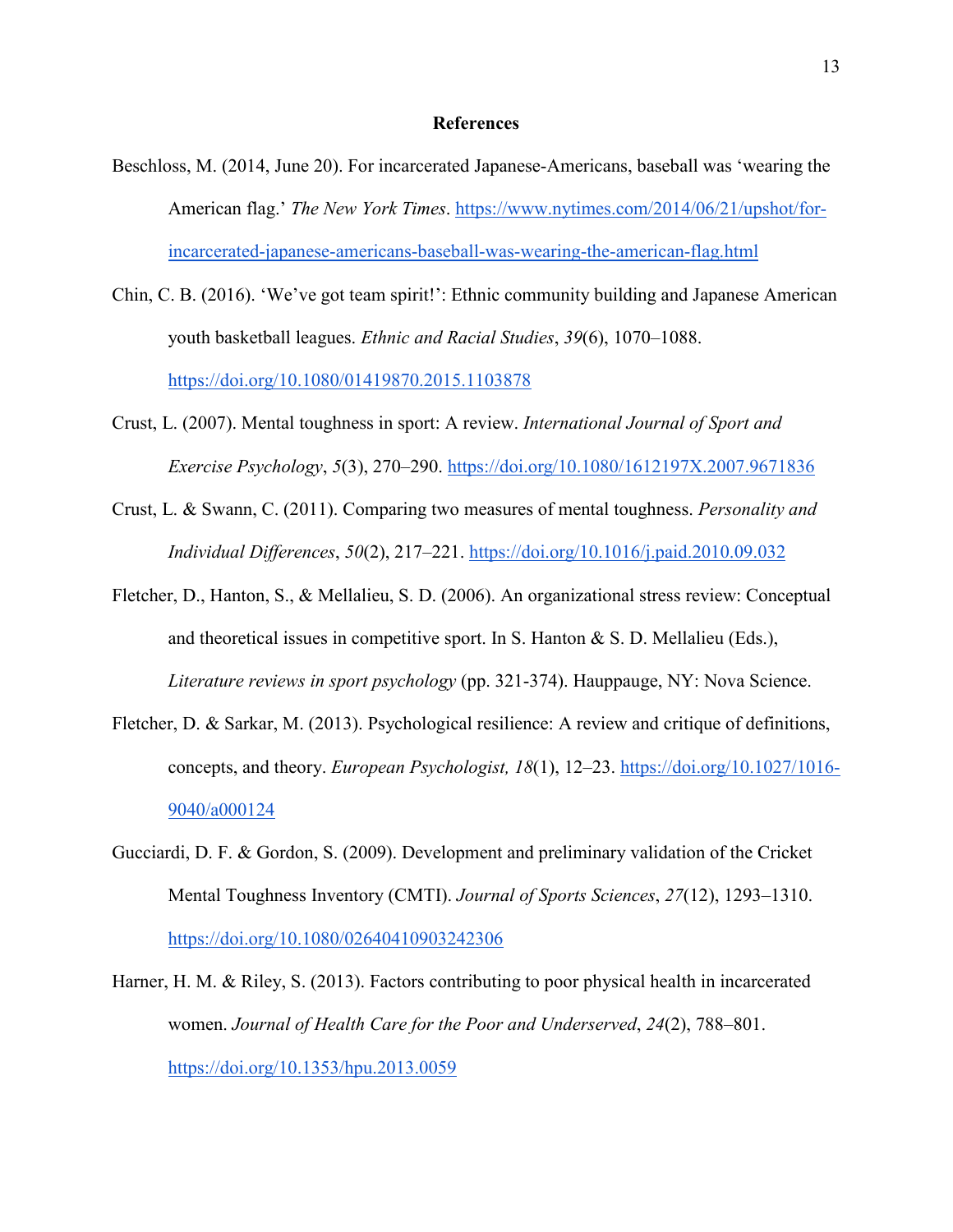- Herbert, K., Plugge, E., Foster, C., & Doll, H. (2012). Prevalence of risk factors for noncommunicable diseases in prison populations worldwide: A systematic review. *Lancet (London, England)*, *379*(9830), 1975–1982. [https://doi.org/10.1016/S0140-](https://doi.org/10.1016/S0140-6736(12)60319-5) [6736\(12\)60319-5](https://doi.org/10.1016/S0140-6736(12)60319-5)
- Jensen, G. M. (1998). The experience of injustice: Health consequences of the Japanese American internment. *Dissertation Abstracts International Section A: Humanities and Social Sciences, 58*(7-B), 2718.
- Kamp-Whittaker, A. (2018). *Diaspora and social networks in a WWII Japanese American incarceration center* [Unpublished master's thesis]*.* Arizona State University. [https://core.tdar.org/document/441277/diaspora-and-social-networks-in-a-wwii-japanese](https://core.tdar.org/document/441277/diaspora-and-social-networks-in-a-wwii-japanese-american-incarceration-center)[american-incarceration-center](https://core.tdar.org/document/441277/diaspora-and-social-networks-in-a-wwii-japanese-american-incarceration-center)
- Mullan, M. L. (1999). Sport, ethnicity and the reconstruction of the self: Baseball in America's internment camps. *The International Journal of the History of Sport*, *16*(1), 1–21[.](https://doi.org/10.1080/09523369908714052) <https://doi.org/10.1080/09523369908714052>
- Nagata, D. K., Kim, J. H. J., & Nguyen, T. U. (2015). Processing cultural trauma: Intergenerational effects of the Japanese American incarceration. *Journal of Social Issues*, *71*(2), 356–370. <https://doi.org/10.1111/josi.12115>
- Nagata, D. K., Kim, J. H. J., & Wu, K. (2019). The Japanese American wartime incarceration: Examining the scope of racial trauma. *American Psychologist*, *74*(1), 36–48[.](https://doi.org/10.1037/amp0000303) <https://doi.org/10.1037/amp0000303>
- National JACL Power of Words II Committee. (2013). *Power of words handbook: A guide to language about Japanese Americans in World War II, understand euphemisms and*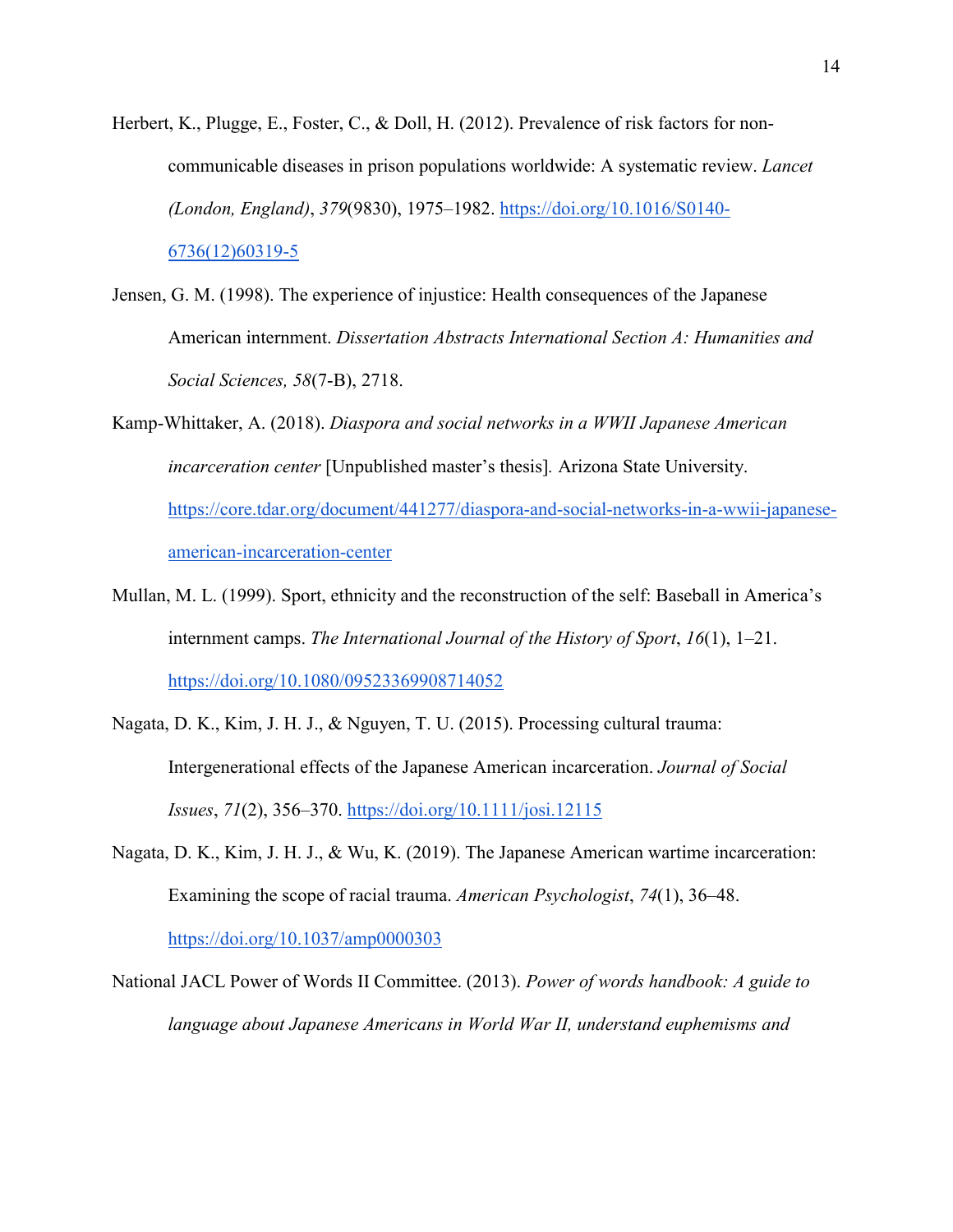*preferred terminology*. [https://jacl.org/wordpress/wp-content/uploads/2015/08/Power-of-](https://jacl.org/wordpress/wp-content/uploads/2015/08/Power-of-Words-Rev.-Term.-Handbook.pdf)[Words-Rev.-Term.-Handbook.pdf](https://jacl.org/wordpress/wp-content/uploads/2015/08/Power-of-Words-Rev.-Term.-Handbook.pdf)

- Nicholls, A. R., Polman, R. C. J., Levy, A. R., & Backhouse, S. H. (2009). Mental toughness in sport: Achievement level, gender, age, experience, and sport type differences. *Personality and Individual Differences*, *47*(1), 73–75[.](https://doi.org/10.1016/j.paid.2009.02.006) <https://doi.org/10.1016/j.paid.2009.02.006>
- Regalado, S. O. (1992). Sport and community in California's Japanese American "Yamato Colony," 1930-1945. *Journal of Sport History, 19*(2), 130-143.

<https://www.jstor.org/stable/43610536>

- Regalado, S. O. (1995). "Play Ball!": Baseball and Seattle's Japanese-American Courier League, 1928-1941. *The Pacific Northwest Quarterly, 87*(1), 29-37. https://www.jstor.org/stable/40491599
- Regalado, S. O. (2000). Incarcerated sport: Nisei women's softball and athletics during Japanese American internment. *Journal of Sport History, 27*(3), 431-444. <https://www.jstor.org/stable/43609778>
- Regalado, S. O. (2013). *Nikkei baseball: Japanese American players from immigration and internment to the major leagues*. University of Illinois Press.
- Sarkar, M. & Fletcher, D. (2014). Psychological resilience in sport performers: A review of stressors and protective factors. *Journal of Sports Sciences*, *32*(15), 1419–1434[.](https://doi.org/10.1080/02640414.2014.901551) <https://doi.org/10.1080/02640414.2014.901551>

Starke, Z. (2015). *Wrestling with tradition: Japanese Activities at Amache, a World War II incarceration facility* [Unpublished master's thesis]. University of Denver. <https://digitalcommons.du.edu/etd/1051>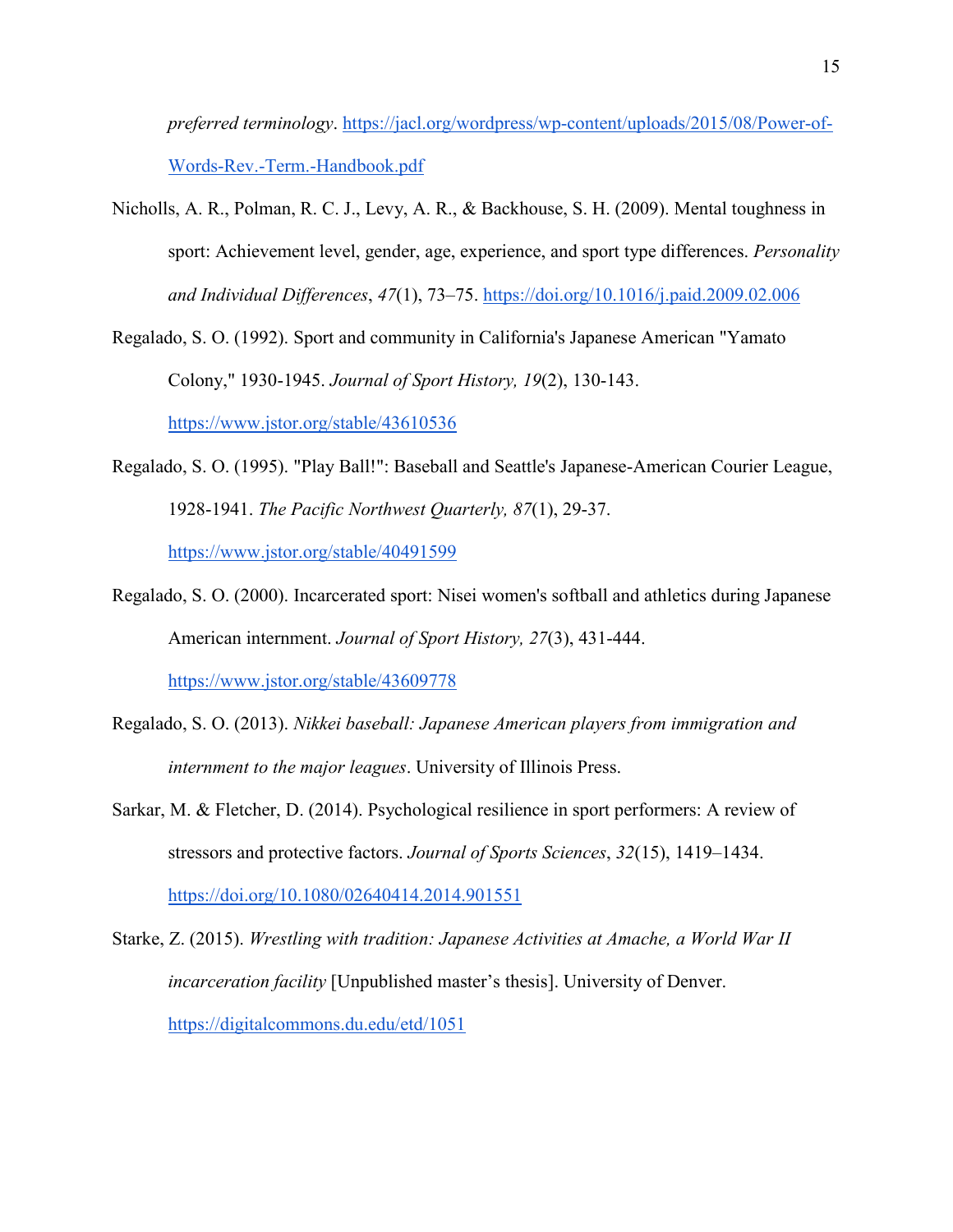United States Department of Justice Federal Prison System. (2019). *Fiscal year 2019* 

*performance budget for Congressional submission: Salaries and expenses*.

<https://www.justice.gov/jmd/page/file/1034421/download>